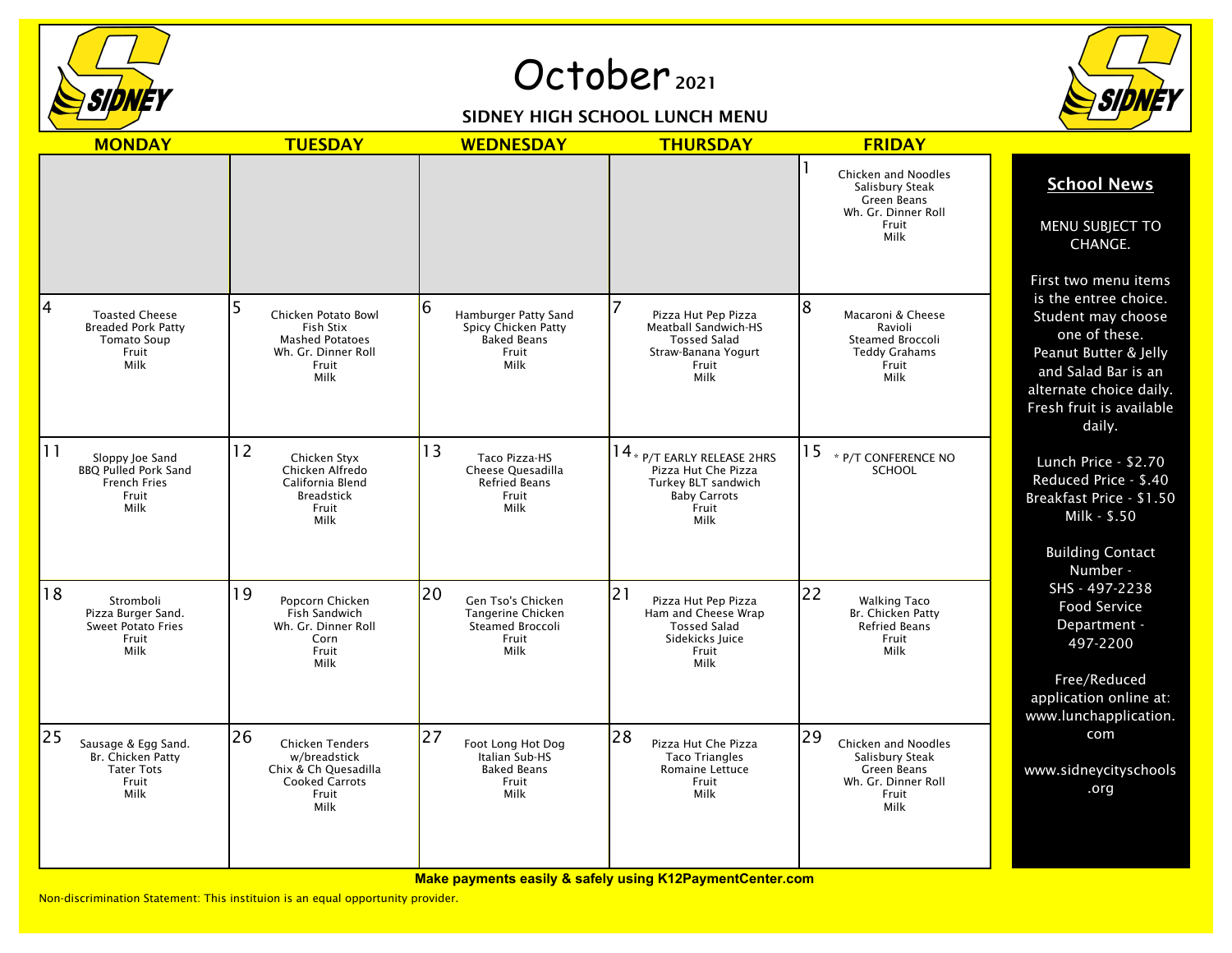| <b>Serving Date</b> | Recipe                                | <b>Allergens</b>              |
|---------------------|---------------------------------------|-------------------------------|
| 10/01/2021          | R-0200 - Chicken & Noodles            | Milk (Dairy), Wheat, Soybeans |
|                     | R-0255 - Milk                         | Milk                          |
|                     | R-0270 - Salisbury Steak              | Milk, Wheat, Soybeans (soy)   |
|                     | R-0297 - Wh. Gr. Dinner Roll          | Wheat                         |
|                     | R-0471 - Uncrustable PB & J (HS)      | Peanuts, Wheat                |
|                     | R-0693 - Salad bar/choice             | Milk, Eggs, Wheat, Soybeans   |
|                     | R-0716 - Sub bar                      | Eggs                          |
| 10/04/2021          | R-0255 - Milk                         | Milk                          |
|                     | R-0269 - Breaded Pork Patty Sand (HS) | Eggs, Wheat, Soybeans (soy)   |
|                     | R-0464 - Toasted Cheese Sandwich-HS   | Milk, Wheat, Soybeans (soy)   |
|                     | R-0465 - Tomato Soup-HS               | Wheat                         |
|                     | R-0471 - Uncrustable PB & J (HS)      | Peanuts, Wheat                |
|                     | R-0693 - Salad bar/choice             | Milk, Eggs, Wheat, Soybeans   |
| 10/05/2021          | R-0255 - Milk                         | Milk                          |
|                     | R-0297 - Wh. Gr. Dinner Roll          | Wheat                         |
|                     | R-0363 - Fish Stix                    | Fish, Wheat                   |
|                     | R-0471 - Uncrustable PB & J (HS)      | Peanuts, Wheat                |
|                     | R-0472 - Mashed Potatoes (HS)         | Milk                          |
|                     | R-0693 - Salad bar/choice             | Milk, Eggs, Wheat, Soybeans   |
|                     | R-0698 - Taco Bar Salad               | Milk, Wheat, Soybeans         |
|                     | R-0733 - Chicken Potato Bowl          | Milk, Wheat, Soybeans         |
| 10/06/2021          | R-0255 - Milk                         | Milk                          |
|                     | R-0282 - Spicy Chicken Patty Sandwich | Wheat, Soybeans               |
|                     | R-0383 - Hamburger Patty HS           | Milk, Wheat, Soybeans         |
|                     | R-0471 - Uncrustable PB & J (HS)      | Peanuts, Wheat                |
|                     | R-0693 - Salad bar/choice             | Milk, Eggs, Wheat, Soybeans   |
| 10/07/2021          | R-0255 - Milk                         | Milk                          |
|                     | R-0468 - Tossed Salad (HS)            | Milk, Eggs                    |
|                     | R-0471 - Uncrustable PB & J (HS)      | Peanuts, Wheat                |
|                     | R-0520 - Strawberry-Banana Yogurt     | Milk                          |
|                     | R-0656 - Pizza Hut Pep Pizza          | Milk, Wheat                   |
|                     | R-0693 - Salad bar/choice             | Milk, Eggs, Wheat, Soybeans   |
|                     | R-0890 - Meatball Sandwich-HS         | Milk, Wheat, Soybeans (soy)   |
| 10/08/2021          | R-0240 - Macaroni & Cheese            | Milk, Eggs, Wheat             |
|                     | R-0255 - Milk                         | Milk                          |
|                     | R-0274 - Ravioli                      | Eggs, Wheat                   |
|                     | R-0294 - Teddy Grahams                | Wheat, Soybeans (soy)         |
|                     | R-0471 - Uncrustable PB & J (HS)      | Peanuts, Wheat                |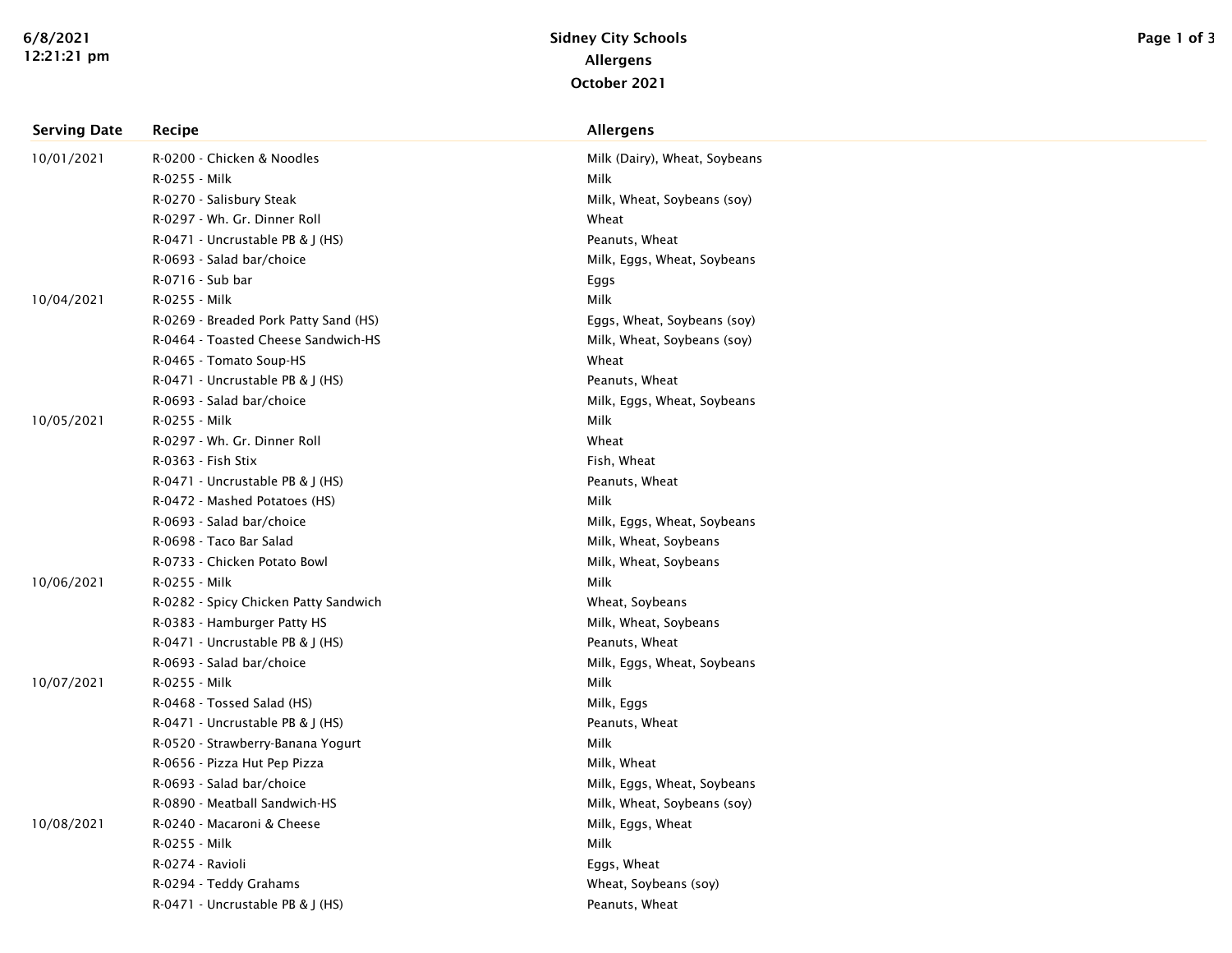| 10/08/2021 | R-0693 - Salad bar/choice            | Milk, Eggs, Wheat, Soybeans |
|------------|--------------------------------------|-----------------------------|
|            | R-0716 - Sub bar                     | Eggs                        |
| 10/11/2021 | R-0255 - Milk                        | Milk                        |
|            | R-0471 - Uncrustable PB & J (HS)     | Peanuts, Wheat              |
|            | R-0693 - Salad bar/choice            | Milk, Eggs, Wheat, Soybeans |
|            | R-0711 - Sloppy Joe Sand             | Soybeans                    |
| 10/12/2021 | R-0255 - Milk                        | Milk                        |
|            | R-0357 - Breadstick                  | Wheat                       |
|            | R-0371 - Chicken Alfredo             | Milk, Wheat, Soybeans       |
|            | R-0390 - Chicken Fingers (Fryz)      | Wheat, Soybeans             |
|            | R-0471 - Uncrustable PB & J (HS)     | Peanuts, Wheat              |
|            | R-0693 - Salad bar/choice            | Milk, Eggs, Wheat, Soybeans |
|            | R-0698 - Taco Bar Salad              | Milk, Wheat, Soybeans       |
| 10/13/2021 | R-0255 - Milk                        | Milk                        |
|            | R-0471 - Uncrustable PB & J (HS)     | Peanuts, Wheat              |
|            | R-0678 - Cheese Quesadilla           | Milk, Wheat, Soybeans       |
|            | R-0693 - Salad bar/choice            | Milk, Eggs, Wheat, Soybeans |
|            | R-0864 - Taco Pizza-HS               | Milk, Wheat, Soybeans       |
| 10/14/2021 | R-0255 - Milk                        | Milk                        |
|            | R-0471 - Uncrustable PB & J (HS)     | Peanuts, Wheat              |
|            | R-0657 - Pizza Hut Cheese Pizza      | Milk, Wheat                 |
|            | R-0693 - Salad bar/choice            | Milk, Eggs, Wheat, Soybeans |
|            | R-0863 - Turkey Bacon Lettuce Tomato | Wheat, Soybeans (soy)       |
| 10/18/2021 | R-0255 - Milk                        | Milk                        |
|            | R-0402 - Pizza Burger Sand.          | Wheat, Soybeans             |
|            | $R-0471$ - Uncrustable PB & J (HS)   | Peanuts, Wheat              |
|            | R-0483 - Sw. Pot Fries-HS            | Soybeans                    |
|            | R-0693 - Salad bar/choice            | Milk, Eggs, Wheat, Soybeans |
|            | R-0812 - Stromboli                   | Milk, Wheat, Soybeans       |
| 10/19/2021 | R-0217 - Popcorn Chicken             | Wheat, Soybeans             |
|            | R-0255 - Milk                        | Milk                        |
|            | R-0276 - Fish                        | Fish, Wheat                 |
|            | R-0297 - Wh. Gr. Dinner Roll         | Wheat                       |
|            | R-0471 - Uncrustable PB & J (HS)     | Peanuts, Wheat              |
|            | R-0693 - Salad bar/choice            | Milk, Eggs, Wheat, Soybeans |
|            | R-0698 - Taco Bar Salad              | Milk, Wheat, Soybeans       |
| 10/20/2021 | R-0255 - Milk                        | Milk                        |
|            | R-0471 - Uncrustable PB & J (HS)     | Peanuts, Wheat              |
|            | R-0693 - Salad bar/choice            | Milk, Eggs, Wheat, Soybeans |
|            | R-0767 - General Tso's Chicken       | Milk, Eggs, Wheat, Soybeans |
|            | R-0865 - Tangerine Chicken           | Eggs, Wheat, Soybeans       |
| 10/21/2021 | R-0255 - Milk                        | Milk                        |
|            | R-0459 - Ham and cheese wrap         | Milk, Wheat                 |
|            | R-0468 - Tossed Salad (HS)           | Milk, Eggs                  |
|            | R-0471 - Uncrustable PB & J (HS)     | Peanuts, Wheat              |